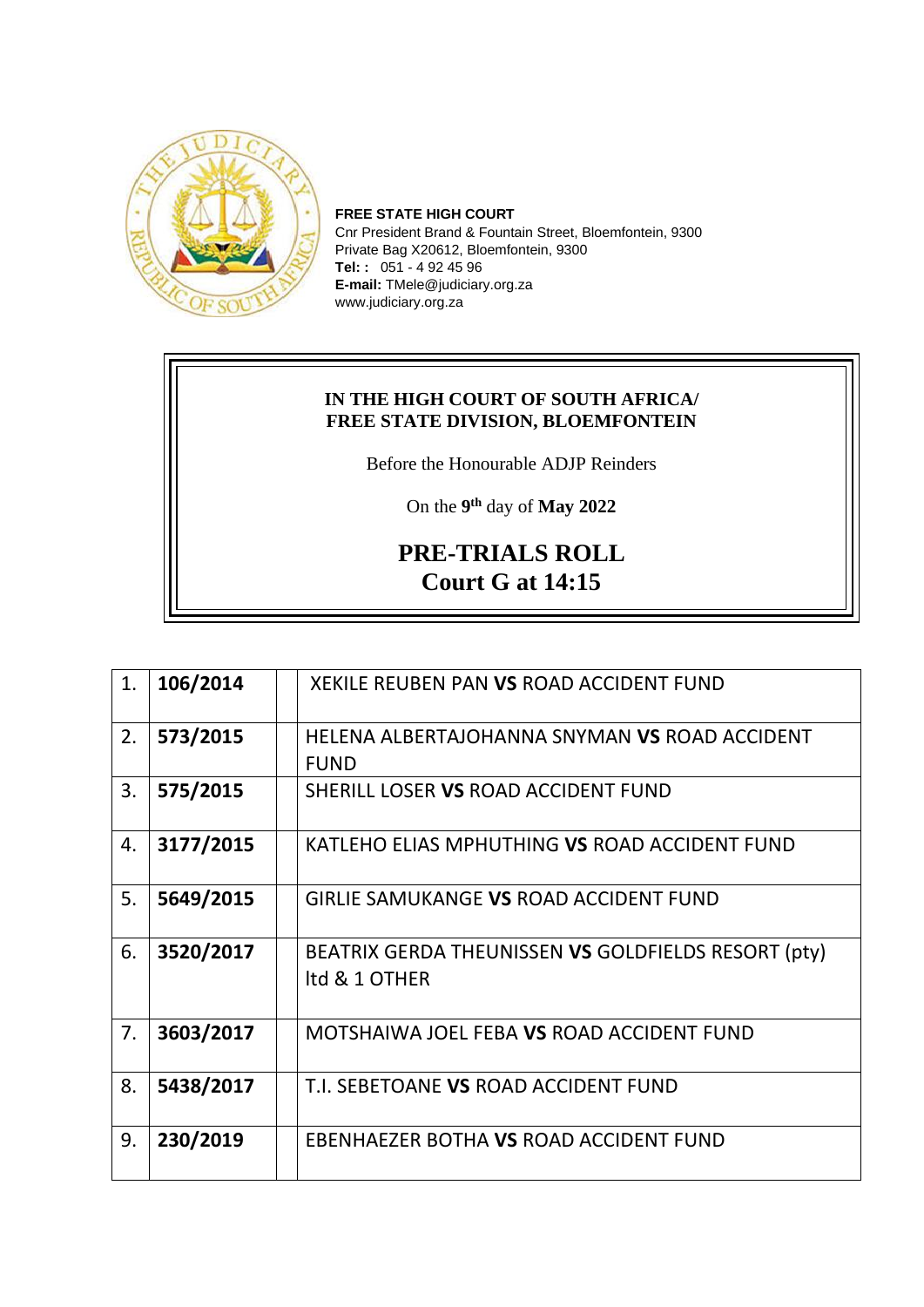| 10. | 530/2019       | M.D. MABEKEBEKE VS ROAD ACCIDENT FUND                                                                                  |
|-----|----------------|------------------------------------------------------------------------------------------------------------------------|
|     | 11. 812/2019   | MARIA ALETTA KOTZEN N.O. VS MINISTER OF DEFENCE AND<br><b>MILITARY</b>                                                 |
|     | 12. A1207/2019 | THABO FRANK PHOOFOLO VS ROAD ACCIDENT FUND                                                                             |
| 13. | 1956/2019      | T.M. MATSOSO VS ROAD ACCIDENT FUND                                                                                     |
| 14. | 2540/2019      | SOUL MBHODLANE MKHATSHWA VS ROAD ACCIDENT FUND                                                                         |
| 15. | 4541/2019      | STEVENSON Boerdery (pty) Itd VS JOHANNES JACOBUS<br><b>BOTHA N.O. &amp; 2 OTHERS</b>                                   |
| 16. | 5476/2019      | MISTY SEA TRADING (PTY)LTD t/a PROJECTS LOGISTICS<br>MANAGEMENT VS ROUTE MANAGEMENT (PTY)LTD t/a<br><b>BUSAF BAUER</b> |
| 17. | 5489/2019      | SIGASA ZANDILE VERONICA obo MOSIA, SIBUSISO RIVALDO<br><b>VS ROAD ACCIDENT FUND</b>                                    |
| 18. | 5492/2019      | MAHLASELA THABO SAM VS ROAD ACCIDENT FUND                                                                              |
| 19. | 1063/2020      | MATLA DIMPHO FELICITY VS ROAD ACCIDENT FUND                                                                            |
| 20. | 2663/2020      | RABODIA MATTHEWS SERETSI VS ROAD ACCIDENT FUND                                                                         |
| 21. | 3496/2020      | LEEPILE ELIAS DONALD DIKOKO VS ROAD ACCIDENT FUND                                                                      |
|     | 22. 3013/2020  | TOP CROP CARRIES (PTY)LTD VS BAREON PROJECTS CC                                                                        |
|     | 23. 3769/2020  | MOOKHO AUGISTINE DHLAMINI VS MINISTER OF POLICE                                                                        |
| 24. | 4813/2020      | PATRICIA BOITUMELO MAGONARE VS ROAD ACCIDENT FUND                                                                      |
| 25. | 327/2021       | MOJALEFA GLEN ZIMU VS MINISTER OF POLICE                                                                               |
| 26. | 1104/2021      | MAJEMISE MOKHOTHU obo NTOMBI MKHUMI VS ROAD<br><b>ACCIDENT FUND</b>                                                    |